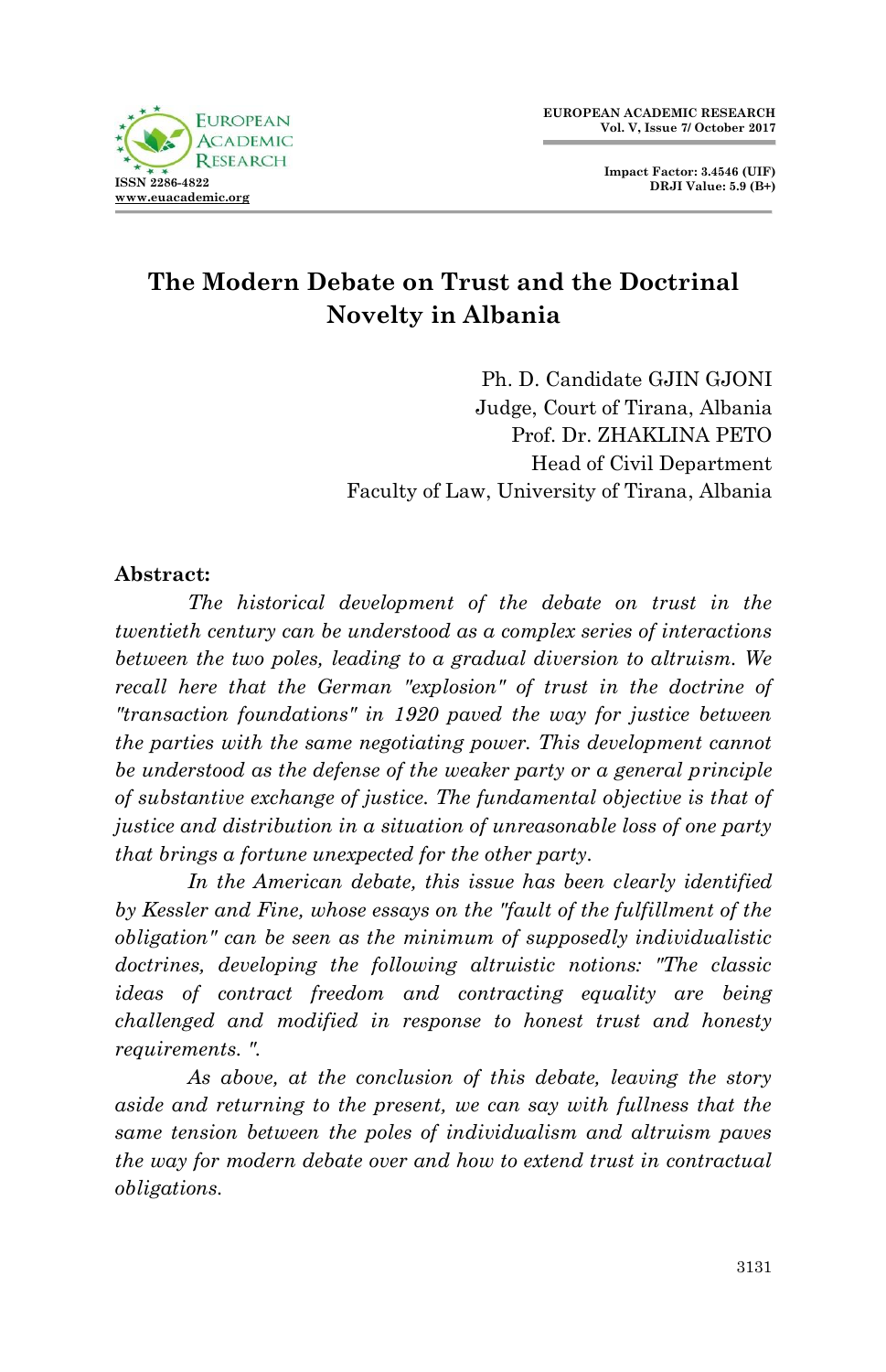Gjin Gjoni, Zhaklina Peto*-* **The Modern Debate on Trust and the Doctrinal Novelty in Albania**

**Key words:** trust, doctrine, debate, Albanian practice, legislation.

#### **THE WORLDWIDE DEBATE**

#### **1. Individualism vs. altruism**

The most important issue with regard to trust obligations in contract law is the degree of responsibility carried forward by the other party.<sup>1</sup> From this we will derive the approach of different legal systems regarding trust and the degree of its acceptability. Following Kennedy's terminology, the two opposite poles within the spectrum of possible degree of obligations are called individualism and altruism.<sup>2</sup> The essence of individualism is the attitude that, since every individual is the best judge of his needs or preferences, the most desired social situation is where the personal freedom to pursue especially what is in the personal interest is the maximum and is limited only by the rules of necessary to ensure coexistence with other individual actors.<sup>3</sup> The consequences of individualism are private autonomy and self-reliance.

Under the regime of private autonomy, individuals are themselves the owners of their actions and are entitled to the enjoyment of benefits. Individual actors are also themselves responsible for carrying the burden of proof in case of failure or disaster without having the right to help, share responsibility or sacrifice to others. The ideal of individualism, deeply rooted in Western intellectual tradition, is also the main principle of private law thinking. Particularly contractual law, founded on the parties' equality of arms and control after contracting, has always been and is still described by individualistic motives.

<sup>1</sup> <sup>1</sup> Auer, M., (2006) "*The Structure of Good Faith*", A Comparative Study of Good Faith Arguments, p. 49

<sup>2</sup> Kennedy, D., "*Form and Substance in Private Law Adjudication*", 89 Harvard Law Review (1976) p. 1713

<sup>3</sup> Ibid.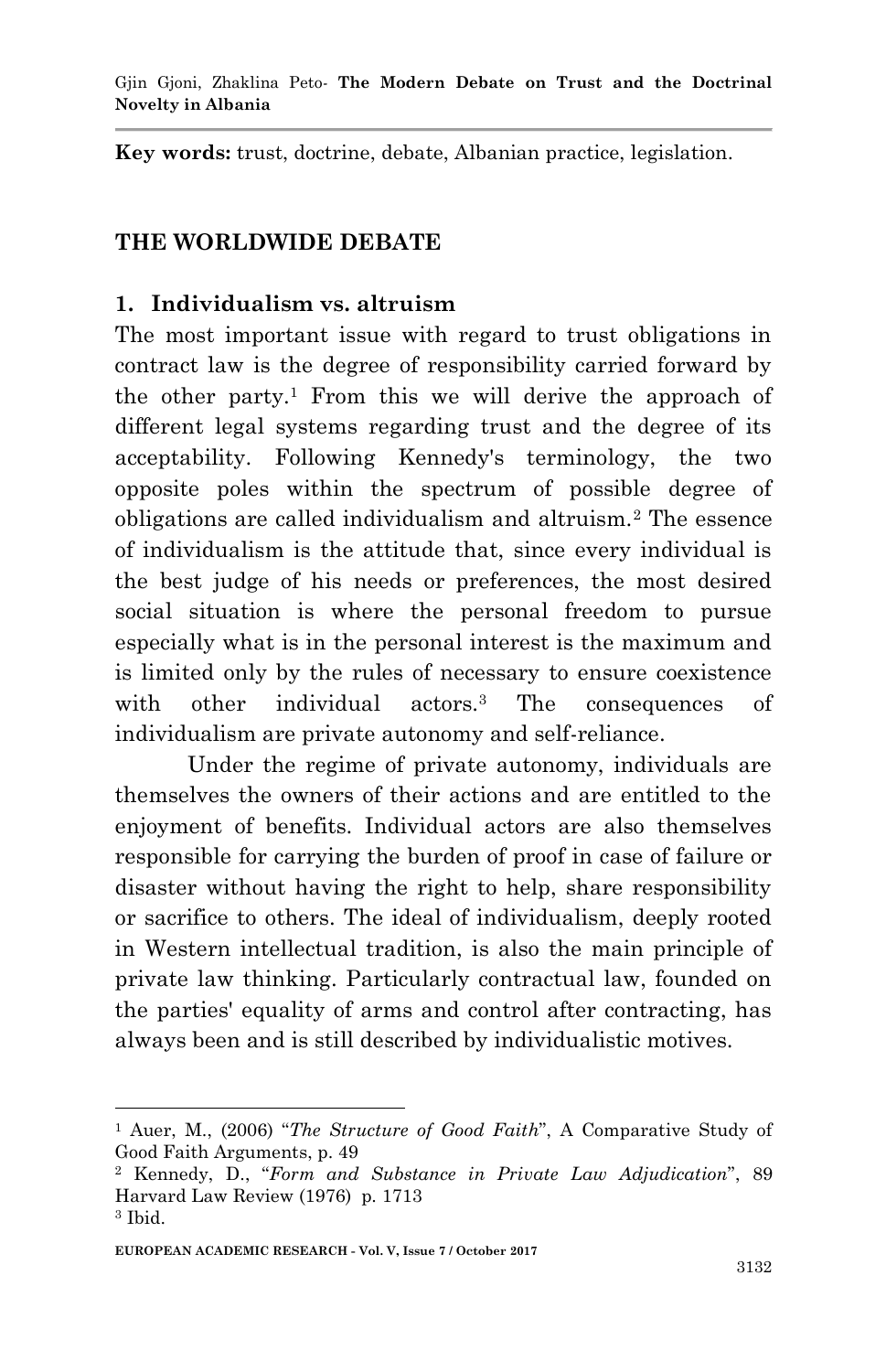An individualist view of private law would be unrealistic and contrary to such motives as, responsibility for the other party, and limitations of personal freedom regarding the legitimacy of the other's damage. These ethical, spiritual, or distributive motives, gathered under the altruism, make up an obvious ideal contrary to individualism. The essence of altruism, which is as well established in philosophical thought as individualism, is the overriding obligation to others over self-interest.<sup>4</sup>

Trust obligations between foreigners in an equal relationship are found in the dividing line between individualism and altruism in contract law. These two poles of essential debate constitute a virtual magnetic field within which numerous countless variations of trust obligations are listed as metal dusts<sup>5</sup>. The history of trust and the general clause is pervaded by the moments of tension between these two ideals.

### **2. Theories in the U.S**

The US Commercial Law Second Restatement Project (1981), American Courts and American Law in general, were influenced by the ideas of professors Robert Summer and Steven Burton, who were divided into two approaches: Exclusive Analysis and Access to "Opportunities provided ". Emily Houh describes the first as the approach of justice, and the second as the approach of economic analysis and confidence.<sup>6</sup> These two perspectives opened up debates over what Americans call the trust conceptualisation.

Professor Summer in a 1968 article, later revised in the early '80s, supported the theory called "Exclusive Analysis," in which in order to determine what constitutes good faith/trust we should start from the opposite, from the bad faith. For this

1

<sup>4</sup> Kennedy, D., *op.cit*. p. (1717-1719)

<sup>5</sup> Ibid.

<sup>6</sup> Houh, E., (2005) "*The doctrine of good faith in contract law: A (nearly) empty vessel?*", Utah Law Review, p.2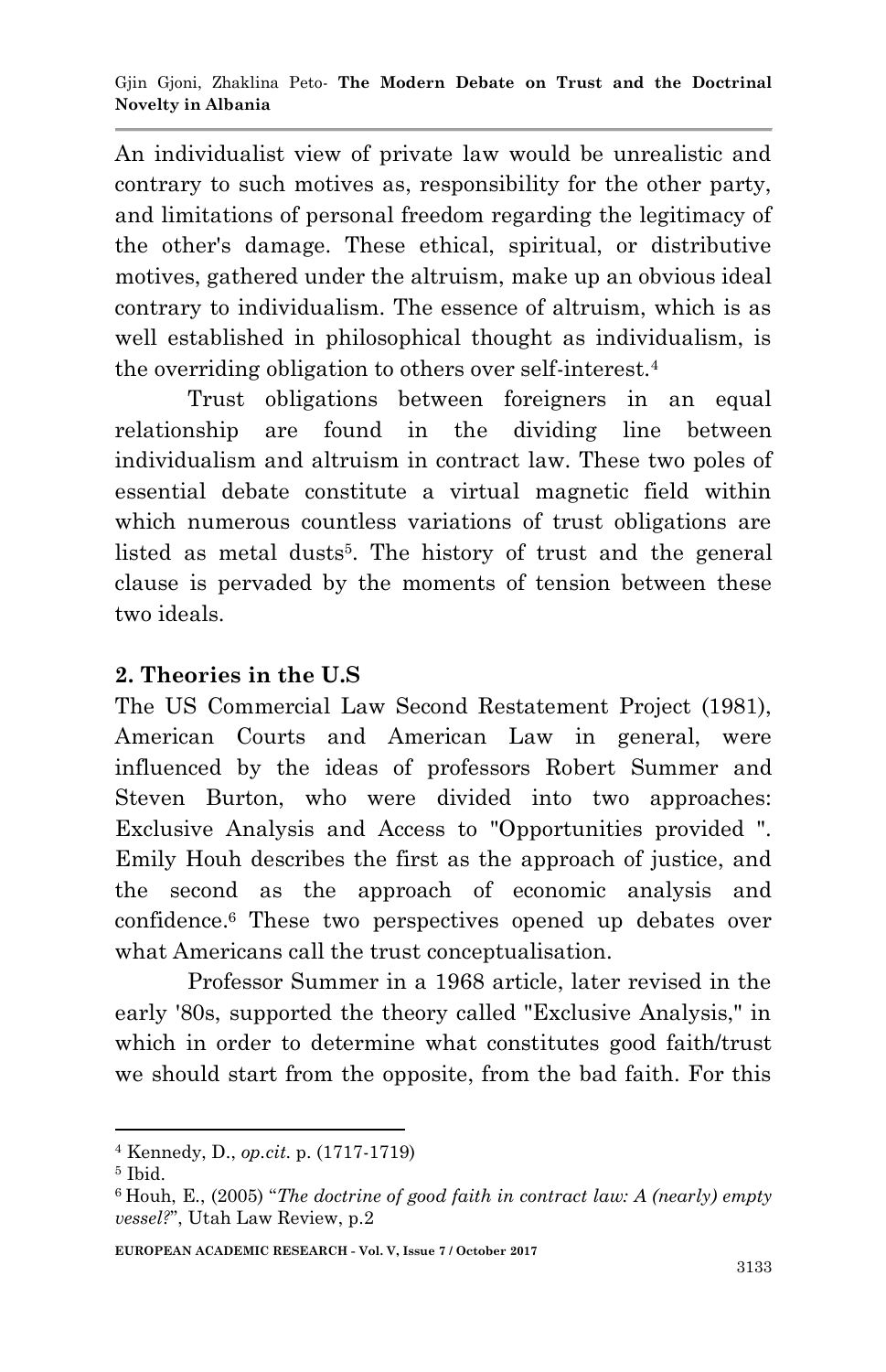he emphasizes that *"trust is a concept without a general understanding and serves to exclude a range of heterogeneous forms of bad faith*" .<sup>7</sup> We must therefore see what is "excluded" from the concept of bad faith to reach the remainder constitutes trust.

Summer defines four categories of mistrust: "Conflict in Negotiation and Contract Formation", "Confidence in Performance," "Confusion in Raising and Resolving Contractual Disputes," "Confusion in Claim for Compensation." The first one was not included in Second Restatement. Second, the most important thing, according to him, includes these situations in bad faith: a) Avoiding the spirit of agreement; b) lack of zeal and rhythm reduction; c) voluntary return only to "core performance"; d) abuse of power over the determination of reconciliation; e) overlap or failure to cooperate in performing the other party. What is noticeable is that he saw trust as a principle rather than as a rule.

The second approach only deals with the second category of mistrust classified by Summer. It starts from the economic analysis of non-execution of the contractual obligation. Burton notes that the cost of misconduct is similar to that resulting from the mere execution of an explicit promise.<sup>8</sup> According to him, the approach of anticipated opportunities presupposes that, during the process of contract formation, the parties provide for the possibility of entering into an agreement others. Misconduct is described as exercising the contractor's discretion to "recapture" these opportunities provided during the contract's formation because the parties must have known that the contract precludes the subsequent recapture of these opportunities. According to him, the anticipated access approach presupposes that, during the process of contract formation, the parties provide for the possibility of entering into other agreements. Misconduct is described as exercising the

1

<sup>7</sup> Ibid., p.5

<sup>8</sup> Ibid., p.8

**EUROPEAN ACADEMIC RESEARCH - Vol. V, Issue 7 / October 2017**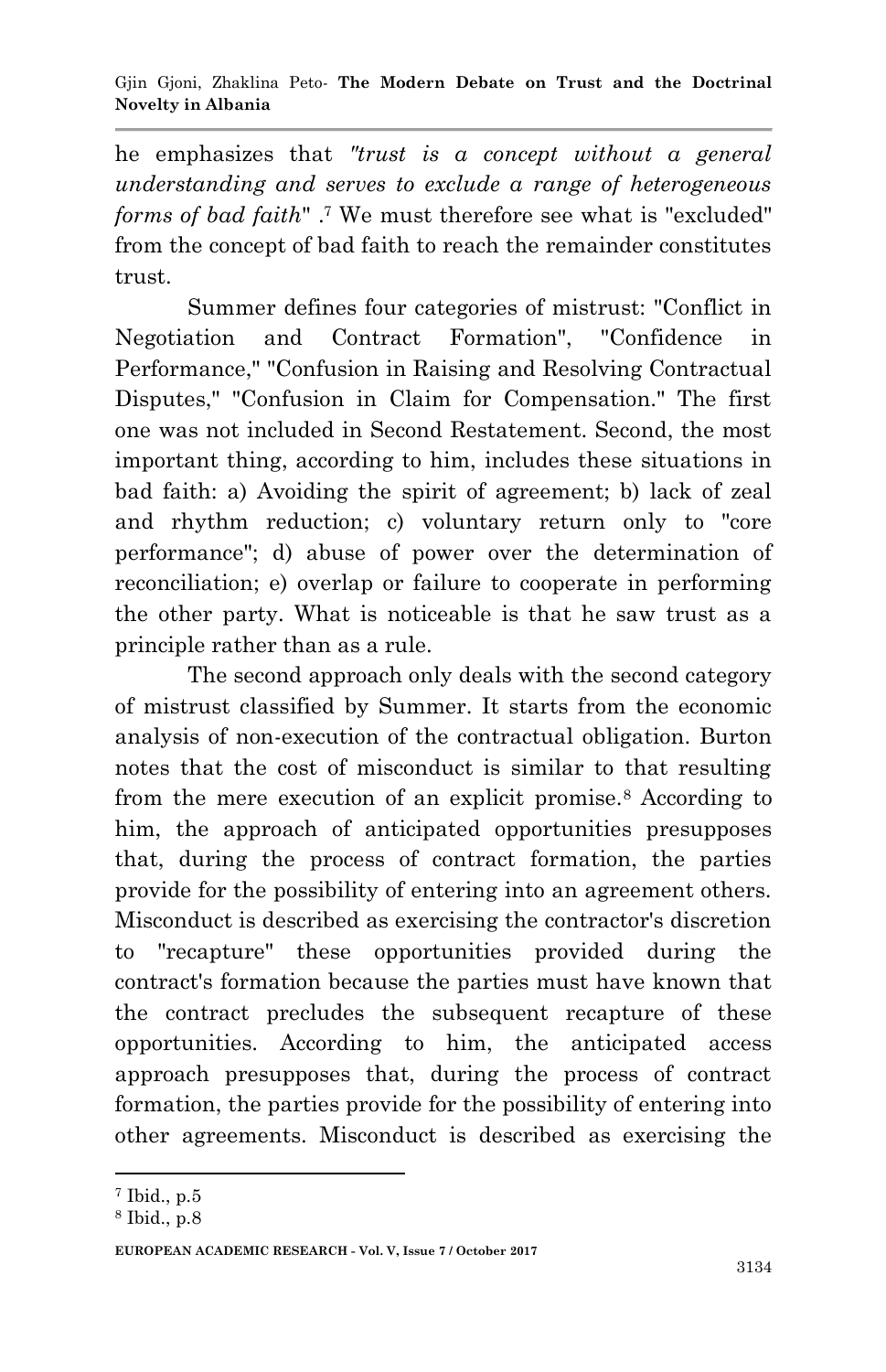contractor's discretion to "recapture" these opportunities provided for in the contract's formation because the parties should have known that the contract precludes the subsequent recapture of these opportunities.

Seeing in a comparative manner Burton's theory has been criticized as unorthodox, while Summer's theory has been criticized as too broad, without borders. Even Burton himself points out that one of the advantages of his theory is that it allows the courts a less amorphous and more factual investigation into the assessment of the non-performance of the trust obligation. Both approaches are used alternately by US courts. In some cases they are used together. As Emily Houh notes, the courts have used them as additional arguments during the analysis of the case. This implies that courts can make the decision without relying on trust doctrine, while trust has played no decisive role in cases dealt with in practice. Such a thing leads Houh to the conclusion that the doctrine of trust is a (almost) empty container.

## **3. Albanian law**

In Albanian domestic law, the doctrine of trust is not developed as in other countries. The conclusion above is derived from this section, where we will refer to the trust in the three cornerstones of its "source": legislative, doctrinal and jurisprudential. Article 166 of the Civil Code sanctions: "*A person who, on the basis of a legal action for the transfer of ownership has obtained towards a good faith reward a movable good, becomes the owner of this good even if the alienator was not available to him*". However, the winner, even in good faith, does not become the owner of the good when it is stolen. The winner becomes the owner of coins and securities in the leasing company, even if these have been stolen or lost to the owner or public legal person.

The above provisions do not apply to movables that are listed in public records. Property is acquitted of the other's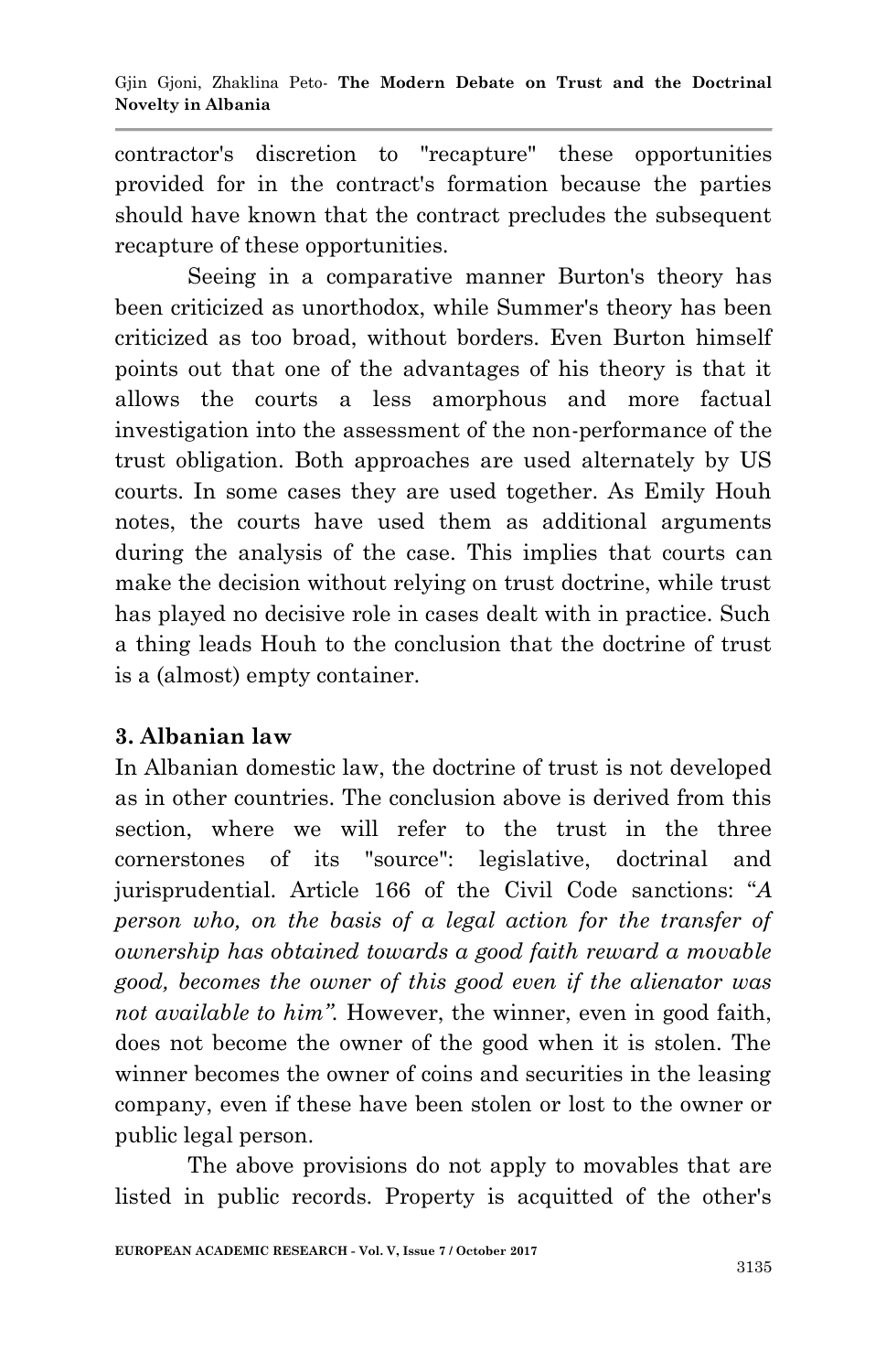rights over the item if these rights are not derived from the title and the trust of the winner. Although the aforementioned article does not enter into the field of contract law (but is seen as a way of acquiring ownership, the case in question relates to the application of the out-of-trust contract) as stated, constitutes the classic case of trust in its subjective meaning.

While Articles 674, 675 and 682 of the Civil Code sanction trust in contract law, more specifically Article 674 states: "*The parties during the negotiation of the contract drafting should behave in good faith to each other. The party who knew or ought to know the cause of the invalidity of the contract and did not disclose it to the other party is liable to reimburse the damage suffered by the latter because he believed without fault in the validity of the contract".*

Whereas Article 675 sanctions: "*In the event that a contracting party has professional knowledge and the other party gives rise to that trust, the first is obliged to give it in good faith, information and guidance."* The framework becomes even more complete by Article 682, which among others is emphasized that the contract must be interpreted in good faith by the parties.

For the above, we conclude that: Although incomplete, the legislative framework is treated both in the objective and in the subjective sense, and even its functions are emphasized (eg, the interpretive function article 682). It applies both to the pre and post-contract stage. As far as domestic doctrine is concerned, it should be emphasized that trust is a very little tackled subject.

Regarding jurisprudence, the number of decisions dealing with trust is relatively small, among the most important we stress: Unifying Decision no. 932, dated 22.06.2000, the United Colleges of the Supreme Court use the term "economic and moral factors" to limit contractual freedom, terms which imply trust. In some other decisions, the Supreme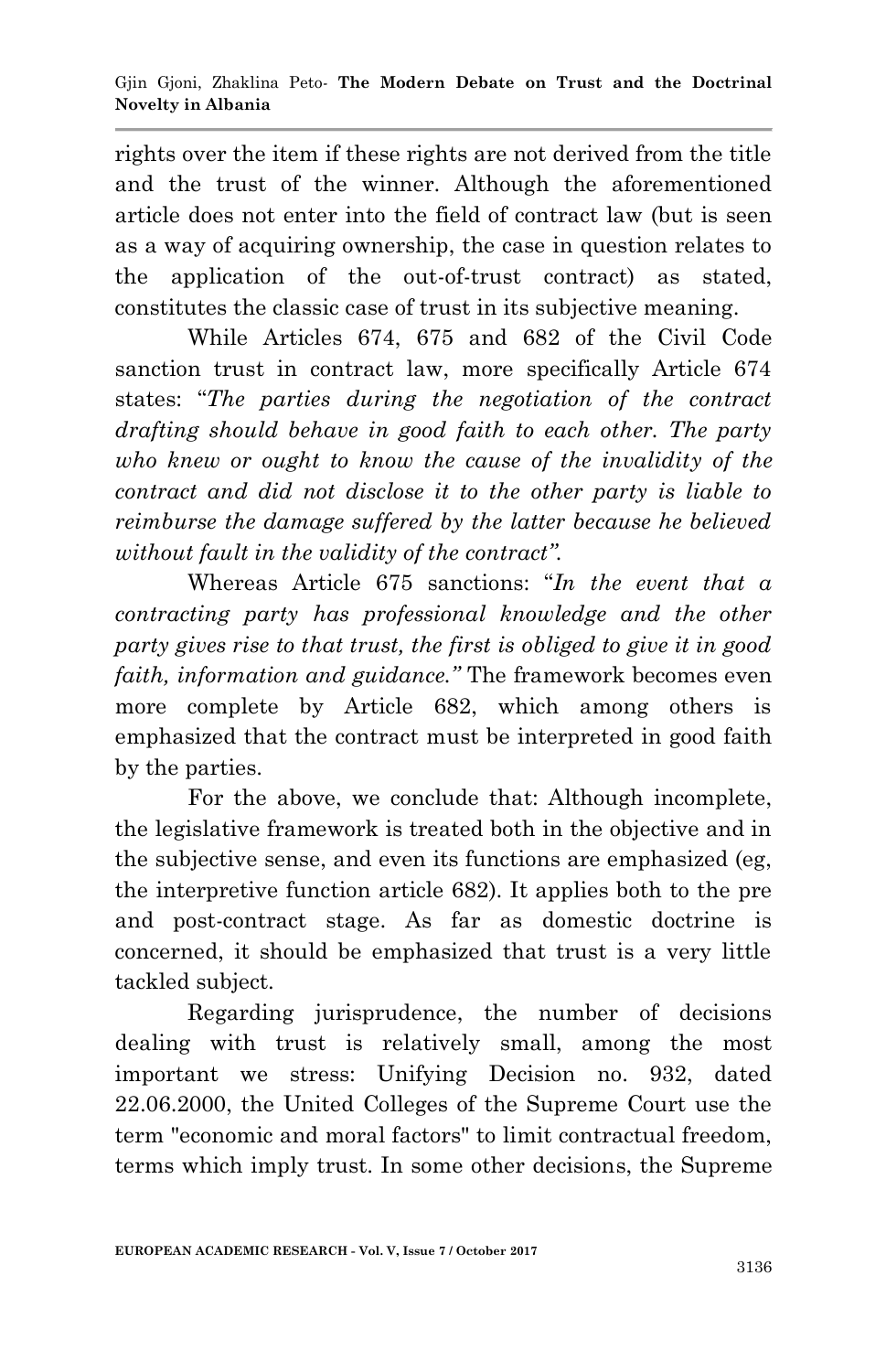#### Gjin Gjoni, Zhaklina Peto*-* **The Modern Debate on Trust and the Doctrinal Novelty in Albania**

Court has explicitly mentioned trust as a principle<sup>9</sup> and as a contractual obligation<sup>10.</sup> The importance of this decision lies in that, it serves as a "base" where trust is elaborated as a doctrine on its own. A parallel can be removed with the Paragon Finance v Nash & Staunton decision at this point.<sup>11</sup> The United Colleges of the Supreme Court after arguing that the contract concluded between the plaintiff and the defendant for borrowing the sum of 12,500,000 drachmas is legal and valid, among other things stated: *However, both the district court of Saranda and the Civil College of the Supreme Court have made a mistake when they have accepted the validity of the loan agreement between the parties to be considered valid for the part that accepts such interest that is beyond any economic logic. Panels consider that any legitimate banking or commercial activity, however successful, can not create a high profit rate that will allow such high interests to be paid as foreseen in the contract concluded between the parties to the conflict. It is true that in 1996 the informal currency market in Albania marked extremely high interest rates and outside of any economic logic. But it must be acknowledged that this informal money market situation posed a fierce and enslaving competition even to small borrowers as plaintiffs who practically found it difficult to find loans at interest rates lower than the interests offered by the pyramid schemes, while lending from banks was completely smothered.*

It is true that the provisions governing the loan contract provide for the possibility of imposing a liability for the payment of interest under the agreement of the parties and that non-payment of interest constitutes an essential fulfillment of the obligation (Article 1051 of the Civil Code). On the other hand, Albanian Civil Code has not set a maximum

1

<sup>9</sup> Decision no. 270, dated 24.11.2011 of the Civil College of the Supreme Court <sup>10</sup> Decision no. 231, dated 08.05.2012 of the Civil College of the Supreme Court

<sup>11</sup> *Paragon Finance v Nash & Staunton*, (2002), W. L. R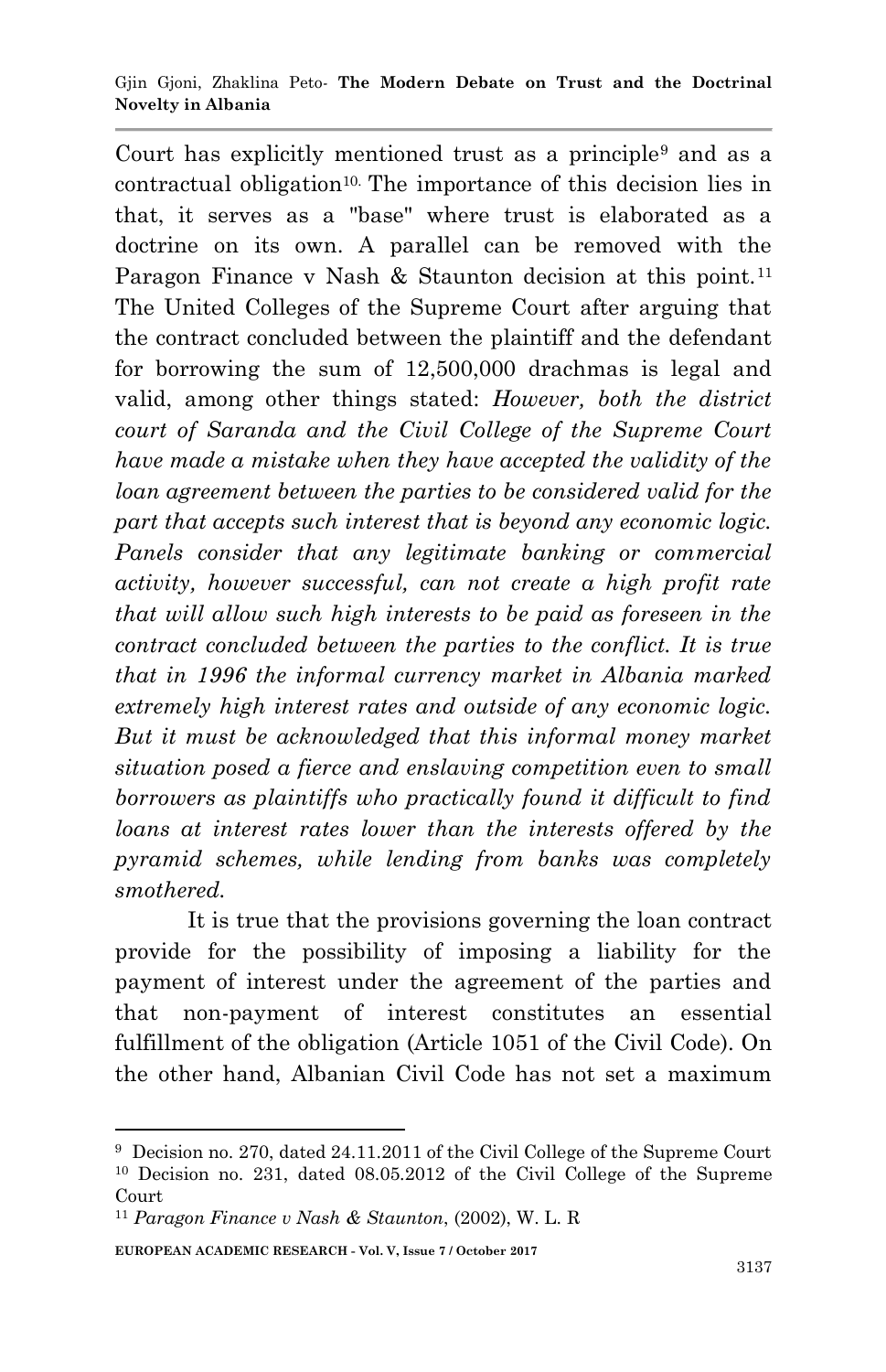limit of allowed interest rates, as foresee legislation of other countries. It has accepted the principle of full freedom of contracting and competition according to market rules. This is the ubiquitous position for a free market of goods, money and capital, where rules are respected, but in a market deformed and conquered by the intervention of unlawful and even criminal criminals such as fraudulent pyramid schemes, there can be no question of freedom of contracting, but the opposite of it.

The maximum limit of allowed interest rates, in the relevant legislation, serves as a barrier to avoid entering into contracts with such conditions that lead to the loss or disproportionate damage to the interests of the contracting party. Since the provisions of the special part of the Civil Code of the Albanian Republic (which regulate the loan contract) do not foresee the maximum allowed interest rate, then it becomes more necessary to refer to the general provisions regarding the economic nature of the obligation and the fairness of the participants in it. According to Article 422 of the Civil Code, "*the creditor and the debtor must behave towards each other fairly, impartially and according to the requirements of reason*". The content of this provision and those that lay down the general conditions of contracts leads to the conclusion that freedom of contracting is also not absolute. It can, however, be "limited" by some economic and moral factors, such as those mentioned in the above provision, which must be taken into account by the court in resolving any concrete issues. Ignoring the above factors leads to a lack of proportionality, or, as the lawmaker puts it, in the disproportionate damage to the interests of the contracting party, which implies that the will of this party was not entirely free.

According to Article 686/2 of the Civil Code, "*General conditions which result in a disproportionate loss or damage to the interests of a contracting party, in particular where they differ materially from the principles of equality and impartiality*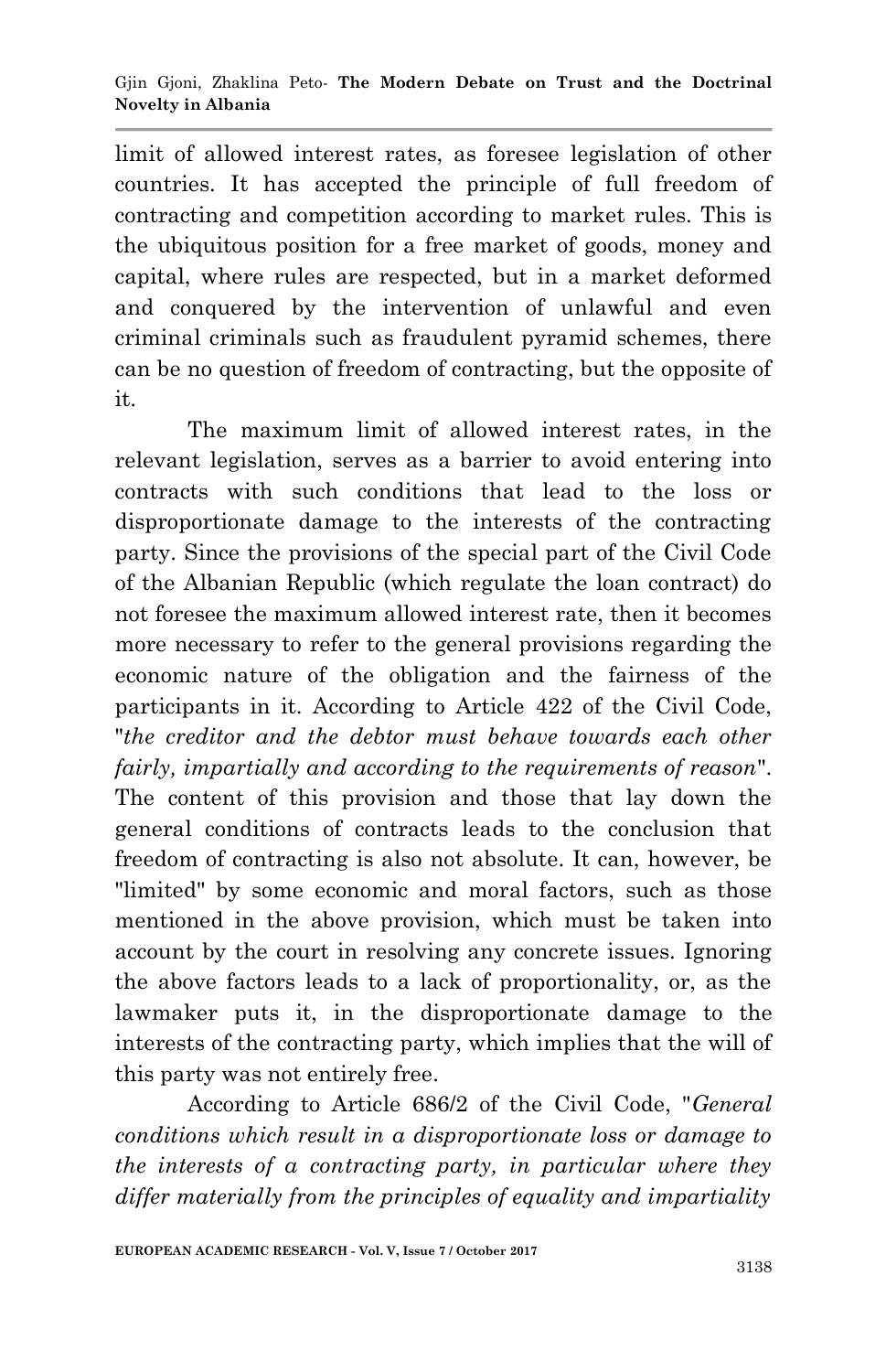*expressed in the provisions of this code that regulate contractual relations"*. In the present case, the interest-rate loan agreement is in itself a legitimate and valid legal action. The general condition of invalidity, pursuant to Article 686/2 of the Civil Code, is the interest rate that exceeds the limit allowed by the economic logic, reason and morality, as analyzed above. In such cases the courts must take into account the recognized rule that the invalid parts do not necessarily invalidate all legal action. According to Article 111 of the Civil Code, *"When the cause of invalidity concerns only part of the legal action, this remains valid in other parts of it except when, according to the content of legal action, these parts represent an inseparable relationship with the part invalid legal actio*n".

Finally, the United Colleges conclude that, in the sense of Article 686/2 of the Civil Code, the loan contract dated 14.10.1996 should be considered invalid in the portion of the interest rate to be repaid at the end of the year as, was also accepted above, a lawful activity can not generate income for which such high interest rates are paid. Faced with this fact, the United Colleges consider that the legal transaction, the loan contract of 14 October 1996 concluded between the plaintiff and the defendant, should be considered valid with the exception of the part dealing with the interests, remaining the debtor plaintiff to the defendant for the value of the loan received in the amount of 12,500,000 drachma and of an annual interest, to the highest interest rate given by the banks of Albania at the time of the conclusion of the contract.

For the above, we come to the conclusion that the United Colleges of the Supreme Court, in the case cited above, have recognized, acknowledged and sanctioned, albeit underestimated, trust as a doctrine when they emphasize that although Albanian Civil Code has not set a maximum limit of interest on as provided by the legislation of other countries, by accepting the principle of full freedom of contracting. Freedom of contracting is not absolute, it can, however, be "limited" by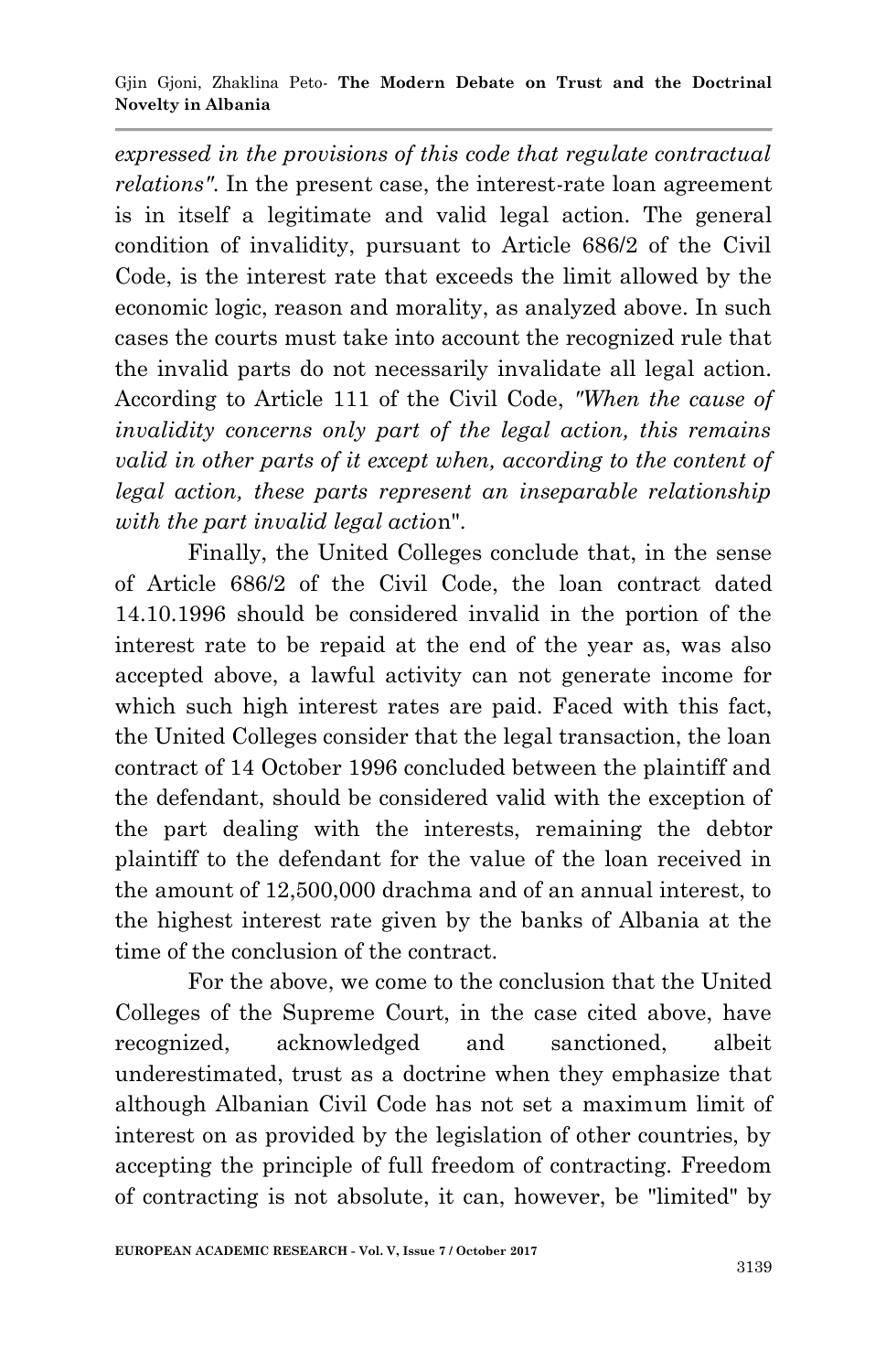some economic and moral factors, which should also consider the court in resolving any concrete issues. Ignoring the above factors leads to a lack of proportionality, or, as the lawmaker puts it, in the disproportionate damage to the interests of the contracting party, which implies that the will of this party was not entirely free. Interestingly remains the decision on determining the interest rate, where an annual interest rate is set, to the highest interest rate provided by the banks of Albania at the time of signing the contract (the same "logic" applies to the judgment of the Appeal Court of England, Paragon Finance v Nash & Staunton).

# **CONCLUSIONS**

Trends of modern debate on trust and doctrinal innovations, have focused primarily on such issues as the way of approaching different systems of trust. This is an answer to be asked to what these systems have embraced, individualistic or altruistic theory.

These two poles of essential debate constitute a virtual magnetic field within which numerous countless variations of trust obligations are clustered as metal dust.

It then points out that American courts and American law in general have been influenced by the ideas of professors Robert Summer and Steven Burton, who are divided into two approaches: the exclusion analysis and the approach of "anticipated opportunities" to what Americans call the conceptualisation.

The doctrine in Albania is not very developed in terms of trust, even there are a few discussions about it. This requires a development of judicial practice as well as discussions between lawyers and academics.

Despite the pros and cons arguments, it should be noted that there is no uniformity in jurisprudence and the debate if trust can be excluded from the contract remains open.